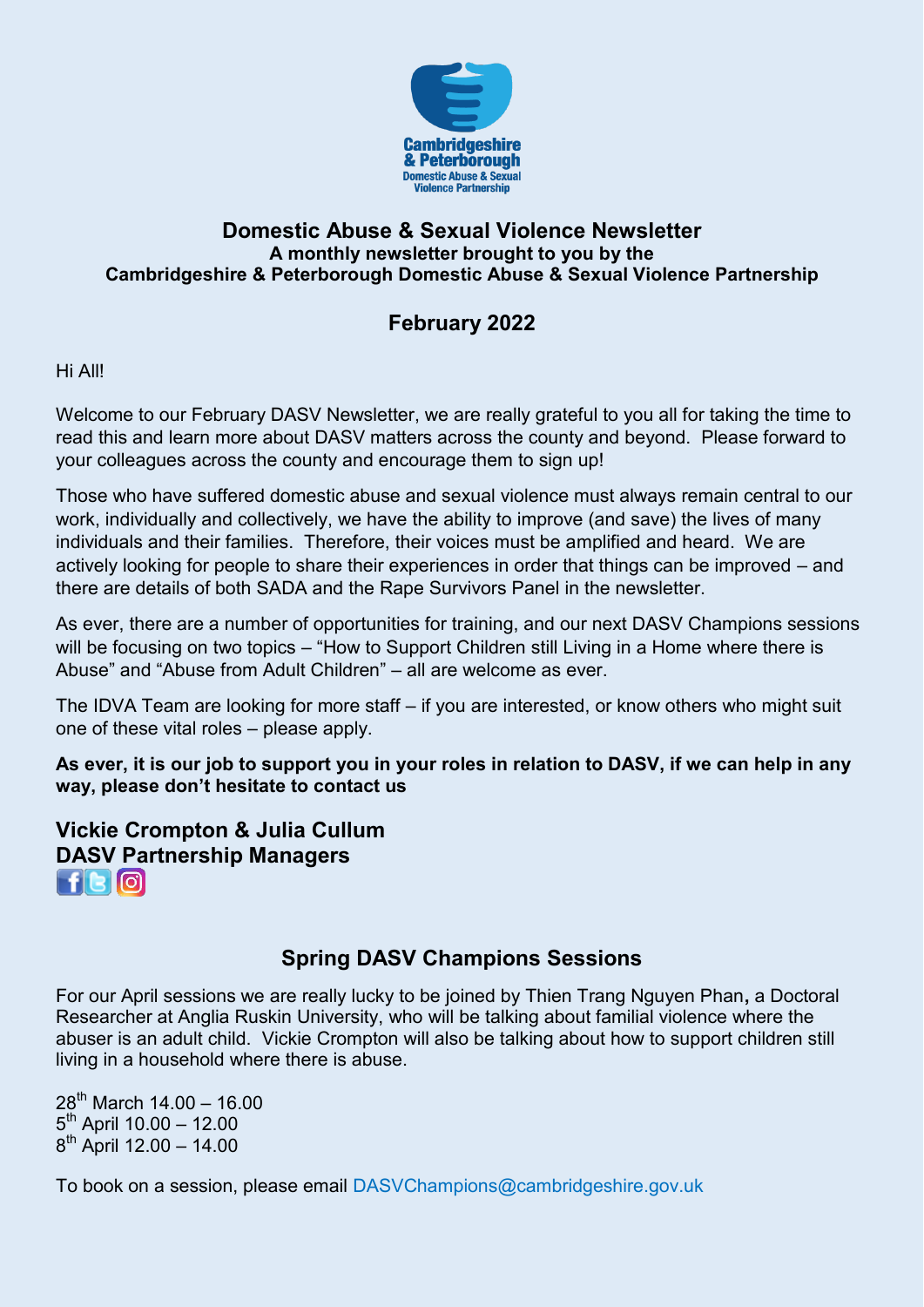## **New IDVA services now taking referrals**

We're really excited to tell you about our new specialist IDVA roles. The team has been boosted by new roles to support people experiencing child to parent abuse, and IDVAs who work with housing providers plus an enhanced team of Health IDVAs who take referrals from any Health partner in the county. Our Eastern European and Young People's support have additional team members and our Male Victim's IDVA continues to support male victims at all risk levels.

Here's all you need to know, including risk levels and how to refer:

**Health IDVAs** - accept referrals at all risk levels from any Health agency (including hospitals, GPs, CPFT and community Health services). Please use the Health IDVA referral form on our website to make a referral. Professionals can contact the Health IDVA on: Mobile 07713 919229 or email [idvacambs@nhs.net](mailto:idvacambs@nhs.net)

**Housing IDVAs** offer a direct service to victims/survivors who attend a housing service. They offer advice on safety planning and risk management. They may also offer support to clients who are seeking housing assistance due to suffering Domestic Abuse. They will also offer support to those in temporary local authority accommodation due to domestic abuse. Accept all risk levels.

**Child to Parent Abuse IDVA** - The CPA IDVA works with parents/carers who are experiencing abuse from a child aged 16 or under where there has been police involvement. The CPA IDVA accepts referrals from all professionals. Please complete the CPA IDVA Referral Form on our website, which includes a risk assessment - please don't risk assess using the standard DASH form.

**Eastern European (A8) IDVA -** The A8 IDVAs work with victims from Eastern European A8 countries and speak a variety of languages. The A8 IDVAs accept referrals at all risk levels but those scoring under 17 must have victim consent to refer.To refer to the A8 IDVA, please complete the form on our website.

**Young People's IDVA** - To make a referral to the Young People's IDVA, please complete the YP IDVA Referral and Risk Indicator Checklist on our website. The YP IDVAs work with young people aged 13-19 (24 for YP with additional needs) who are experiencing abuse in their own intimate relationships, work with all risk levels.

**Male Victims IDVA** works with men aged 19 and over who are experiencing domestic abuse those under 19 will be picked up by the Young People's IDVAs. The Male Victims IDVA works with survivors at all risk levels - to refer to the Male Victims IDVA please complete the form on our website.

The rest of the IDVA Service work with high risk victims, as assessed on the DASH Risk Assessment Checklist.

To make a referral to any of our IDVAs, and for information about referring to MARAC, please visit

#### **[Welcome to Cambridgeshire DASV Partnership \(cambsdasv.org.uk\)](https://www.cambsdasv.org.uk/website/referral_forms/593292)**

PS – look out further in the newsletter for recruitment news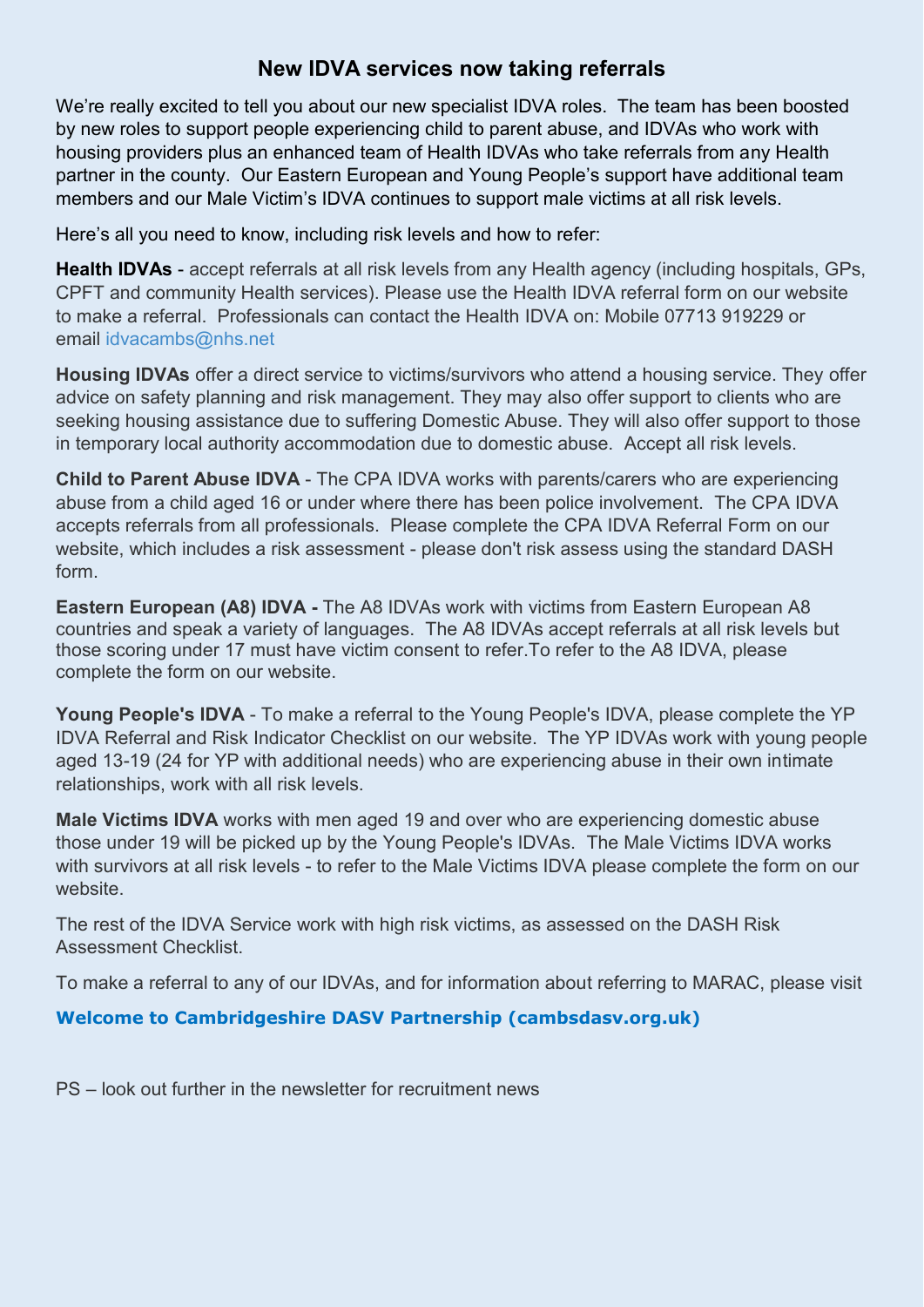## **Upcoming multi-agency safeguarding training from the Safeguarding Adults and Children Partnership Board**

| <b>Date</b>            | Course                                                               | <b>Time</b>     |
|------------------------|----------------------------------------------------------------------|-----------------|
| 31st January 2022      | Introduction to Child Exploitation                                   | $10:30 - 12:30$ |
| 3rd February 2022      | Hoarding and Safeguarding Adults at Risk                             | $10:30 - 12:30$ |
| 7th February 2022      | Domestic Abuse and Adults                                            | $09:30 - 11:30$ |
| 8th February 2022      | Introduction to Child Neglect                                        | $10:30 - 12:30$ |
| 17th February 2022     | Domestic Abuse and Young People                                      | $09:30 - 11:30$ |
| <b>1st March 2022</b>  | Introduction to Domestic Abuse                                       | $09:30 - 11:30$ |
| <b>10th March 2022</b> | Working Together to Safeguard Adults                                 | $10:30 - 12:30$ |
| <b>15th March 2022</b> | Working Together to Safeguard Children                               | $10:30 - 12:30$ |
| <b>17th March 2022</b> | Modern Slavery - Working together to identify<br>and support victims | $10:30 - 12:00$ |
| <b>22nd March 2022</b> | Self-Neglect and Safeguarding Adults at Risk                         | $10:30 - 12:30$ |
| <b>23rd March 2022</b> | Introduction to Young Carers                                         | $13:30 - 15:00$ |
| <b>29th March 2022</b> | Safeguarding Adults & the Mental Capacity Act                        | $10:30 - 12:30$ |

For more details about the courses and to book a place on any training, please visit [Multi-Agency](https://www.safeguardingcambspeterborough.org.uk/home/availabletraining/)  [Safeguarding Training | Cambridgeshire and Peterborough Safeguarding Partnership Board](https://www.safeguardingcambspeterborough.org.uk/home/availabletraining/)  [\(safeguardingcambspeterborough.org.uk\)](https://www.safeguardingcambspeterborough.org.uk/home/availabletraining/)

## **Please help us to get feedback**

The SADA service has been commissioned by Cambridgeshire County Council to work on a project that allows us to collate and share feedback from children and adults who have experienced domestic abuse within Cambridge and Peterborough.

The project is an opportunity for both survivors of domestic abuse and children who have been affected by domestic abuse to share their experiences. We will be working with survivors and children directly, completing assessments on a 1:1 basis looking to gather information about their experiences of services they were in contact with and to communicate their responses back to the Domestic Abuse Partnership Board. If you would be interested in working with us or finding out more, please can you provide our contact details to service users you are working with to enable them to feedback on their experiences of services or you can contact me directly to discuss the project further.

*Chloe Stewart 01438 242666 or 07923 253332* 

*[SADAfeedbackproject@stevenage.gov.uk](mailto:SADAfeedbackproject@stevenage.gov.uk)  [chloe.stewart@stevenage.gov.uk](mailto:chloe.stewart@stevenage.gov.uk)*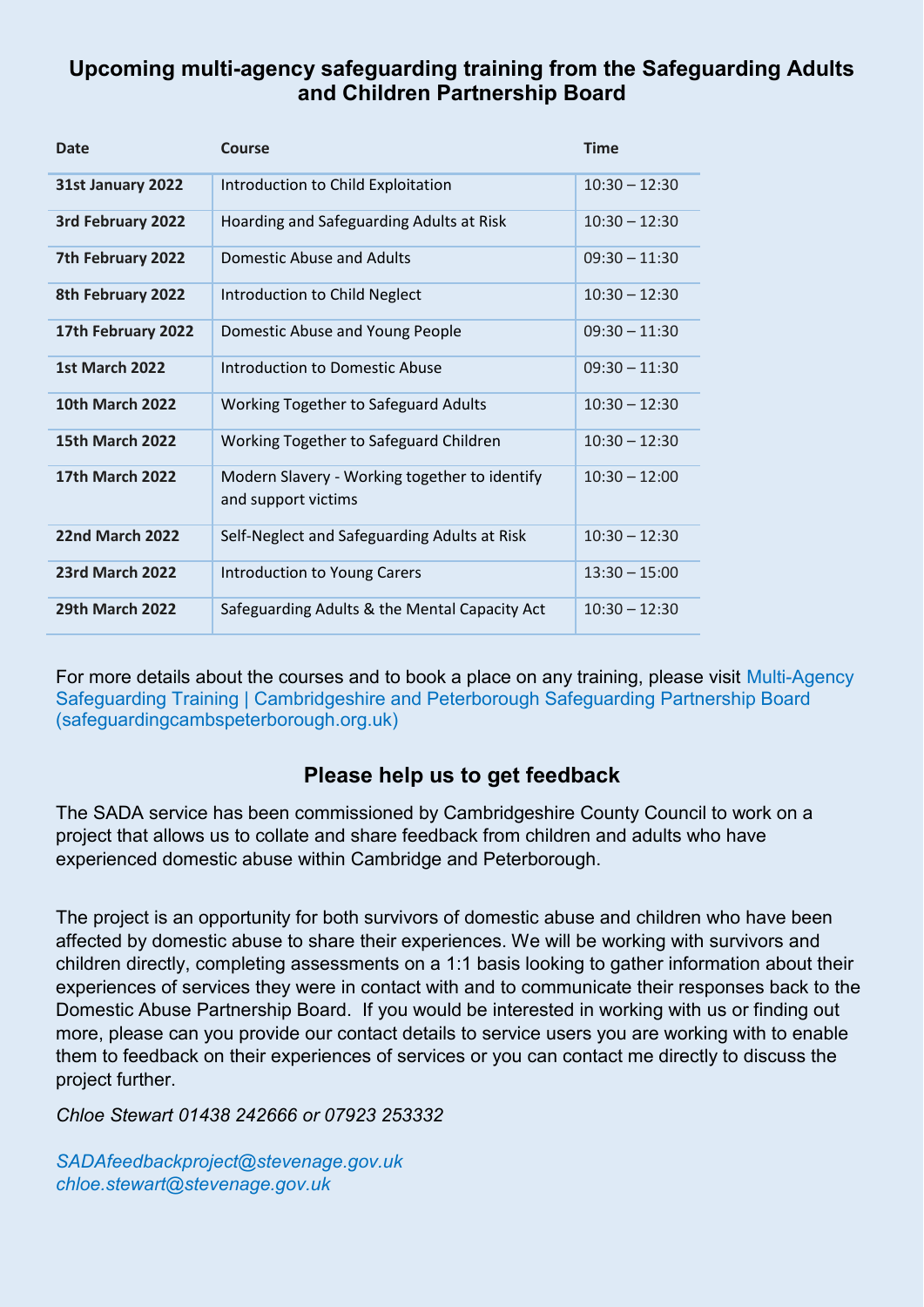## **Victims' Commissioner: survey of victims of online harms**

The Victims' Commissioner has today launched a new survey of victims of so-called 'online harms' in England and Wales. The survey seeks to better understand the lived experience of victims of online abusive and harmful behaviours. It comes as the government is set to introduce its landmark Online Safety Bill in Parliament in the coming months.

The survey is open to all victims of any form of online abuse and harassment. It explores the prevalence of different types of online abuse, the impact these have on the victim, and the reporting behaviours of victims. The results and findings will be published on the Victims' Commissioner website with a view to putting forward the victim perspective and informing public debate as the Online Safety Bill progresses through Parliament.

The [survey](https://gbr01.safelinks.protection.outlook.com/?url=https%3A%2F%2Fvictimscommissioner.org.uk%2Fhome%2Fsurvey-online-harms%2F&data=04%7C01%7Cnicky.phillipson%40cambs.police.uk%7C950dd76b97ce4c128c2408d9dbf6ba87%7Ca3c59d1bb8f142999d6a39ad8f570422%7C0%7C0%7C637782675020482754%7CUnknown%7CTWFpbGZsb3d8eyJWIjoiMC4wLjAwMDAiLCJQIjoiV2luMzIiLCJBTiI6Ik1haWwiLCJXVCI6Mn0%3D%7C3000&sdata=2s46GdYl%2BQbzGwC2e0rpmtl%2BcqjGiyy0IDdDDkcjUMg%3D&reserved=0) is available on the Victims' Commissioner's website (closing date 20 February).

# **We're recruiting! We're looking for two IDVAs to work with victims/survivors of domestic abuse**.

Full details are at the link

We are seeking to recruit 2 new Independent Domestic Violence Advisers – one to work with highrisk victims of domestic abuse and one to work with those specifically going through the criminal justice process and to link in with our Specialist Domestic Abuse Court.

IDVAs are key in working with individuals who are victims of domestic abuse, in order to support and advise clients in order to increase their safety and reduce harm.

You would work as part of a large experienced and committed team of IDVAs, who work across Cambridgeshire and Peterborough supporting clients. We would provide you with full support including in working towards the Safelives IDVA qualification.

"Being an IDVA is a challenging but very rewarding, if your goal is job satisfaction then become an IDVA and help to make a difference" – Cambs IDVA

You will be experienced in supporting people who are experiencing difficulties in their lives, and work in a trauma informed way, being mindful of the range of challenges your clients may be facing. Along with a passion for supporting victims of domestic abuse, you will have a range of transferrable skills. You will be joining a dynamic and experienced team of IDVAs and be working within the Domestic Abuse and Sexual Violence Partnership Team.

Closing date  $20<sup>th</sup>$  February Interview date Wednesday 2 March 2022.

[https://www.publicsectorjobseast.co.uk/Independent%20Domestic%20Violence%20Advisor-](https://www.publicsectorjobseast.co.uk/Independent%20Domestic%20Violence%20Advisor-Chord%20Park%20-%20Godmanchester?jobId=25774&JobIndex=93&categoryList=&minsal=0&maxsal=150000&workingpattern=&keywords=&employee=-1&postcode=&Distance=0&AdvertiseOn=)[Chord%20Park%20-](https://www.publicsectorjobseast.co.uk/Independent%20Domestic%20Violence%20Advisor-Chord%20Park%20-%20Godmanchester?jobId=25774&JobIndex=93&categoryList=&minsal=0&maxsal=150000&workingpattern=&keywords=&employee=-1&postcode=&Distance=0&AdvertiseOn=) [%20Godmanchester?jobId=25774&JobIndex=93&categoryList=&minsal=0&maxsal=150000&work](https://www.publicsectorjobseast.co.uk/Independent%20Domestic%20Violence%20Advisor-Chord%20Park%20-%20Godmanchester?jobId=25774&JobIndex=93&categoryList=&minsal=0&maxsal=150000&workingpattern=&keywords=&employee=-1&postcode=&Distance=0&AdvertiseOn=) [ingpattern=&keywords=&employee=-1&postcode=&Distance=0&AdvertiseOn=](https://www.publicsectorjobseast.co.uk/Independent%20Domestic%20Violence%20Advisor-Chord%20Park%20-%20Godmanchester?jobId=25774&JobIndex=93&categoryList=&minsal=0&maxsal=150000&workingpattern=&keywords=&employee=-1&postcode=&Distance=0&AdvertiseOn=)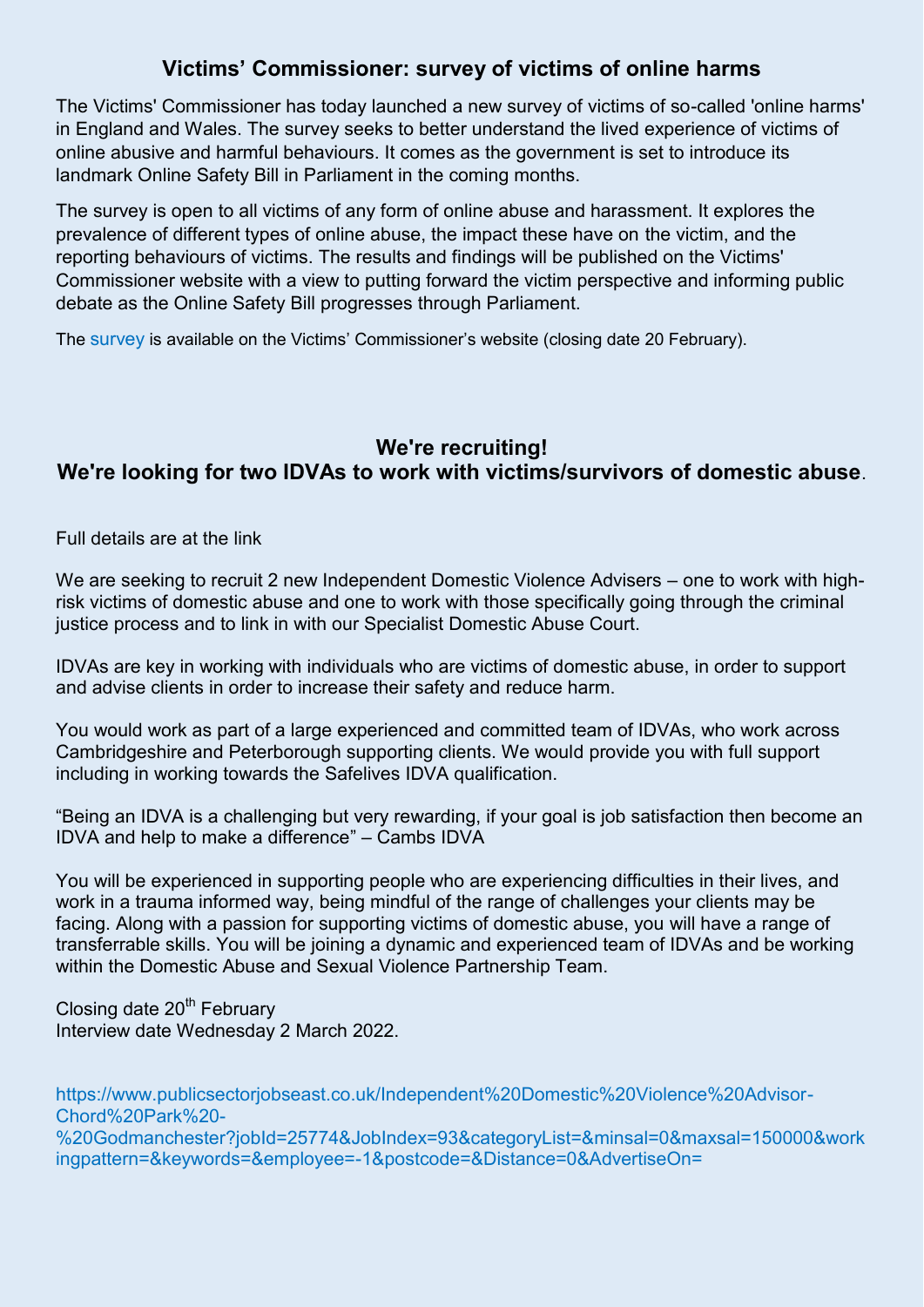# **Older People's DASH pilot extended**

If you are working with a victim of abuse who is aged 60 or over, please do consider using the Older People's DASH Risk Indicator Checklist that we are piloting. We are extending the pilot to the end of July 2022. Remember that your professional judgement of the risk of harm is just as important as the 'score' on the DASH – even if the score is low, you may still have evidence that the victim is a high risk so please do refer to the IDVA Service or contact the Duty IDVA for an informal discussion and advice [idva.referrals@cambridgeshire.gov.uk](mailto:idva.referrals@cambridgeshire.gov.uk)

If you have used the OP DASH and would like to share any feedback, even if the case didn't go to IDVAS or MARAC, please contact [Amanda.Warburton@cambridgeshire.gov.uk](mailto:Amanda.Warburton@cambridgeshire.gov.uk) 

# **Safe Lives update on Your Best Friend project**

In 2021, hundreds of girls, young women, and non-binary people spoke to the [#YourBestFriend project](https://safelives.us2.list-manage.com/track/click?u=8f7543ea1e57479bc3057569c&id=ca5a1b848e&e=36b2d617e2) about their friendships and relationships.

Read exactly what they said in the [Your Best Friend Discovery Report](https://safelives.us2.list-manage.com/track/click?u=8f7543ea1e57479bc3057569c&id=12e09c98a1&e=36b2d617e2) 

Key findings:

- Coercive and controlling behaviours are so common in young people's social circles, they consider them normal.
- They experience constant, inappropriate comments on their looks and bodies, and are asked for explicit photos.
- Young people are already talking to their friends to try to help them with toxic relationships.
- Damaging their friendships, self-doubt and fear are key barriers to young people stepping in to help
- Young people are extremely reluctant to involve adult professionals due to a lack of trust and lack of belief that adults improve situations or understand them.
- Young people need a clear route to 'trusted adults' and resources at their fingertips that are accessible to all

Armed with this knowledge, Safe Lives and a group of young people are launching a campaign in February called **#FriendsCanTell** to address this. Please help spread the word.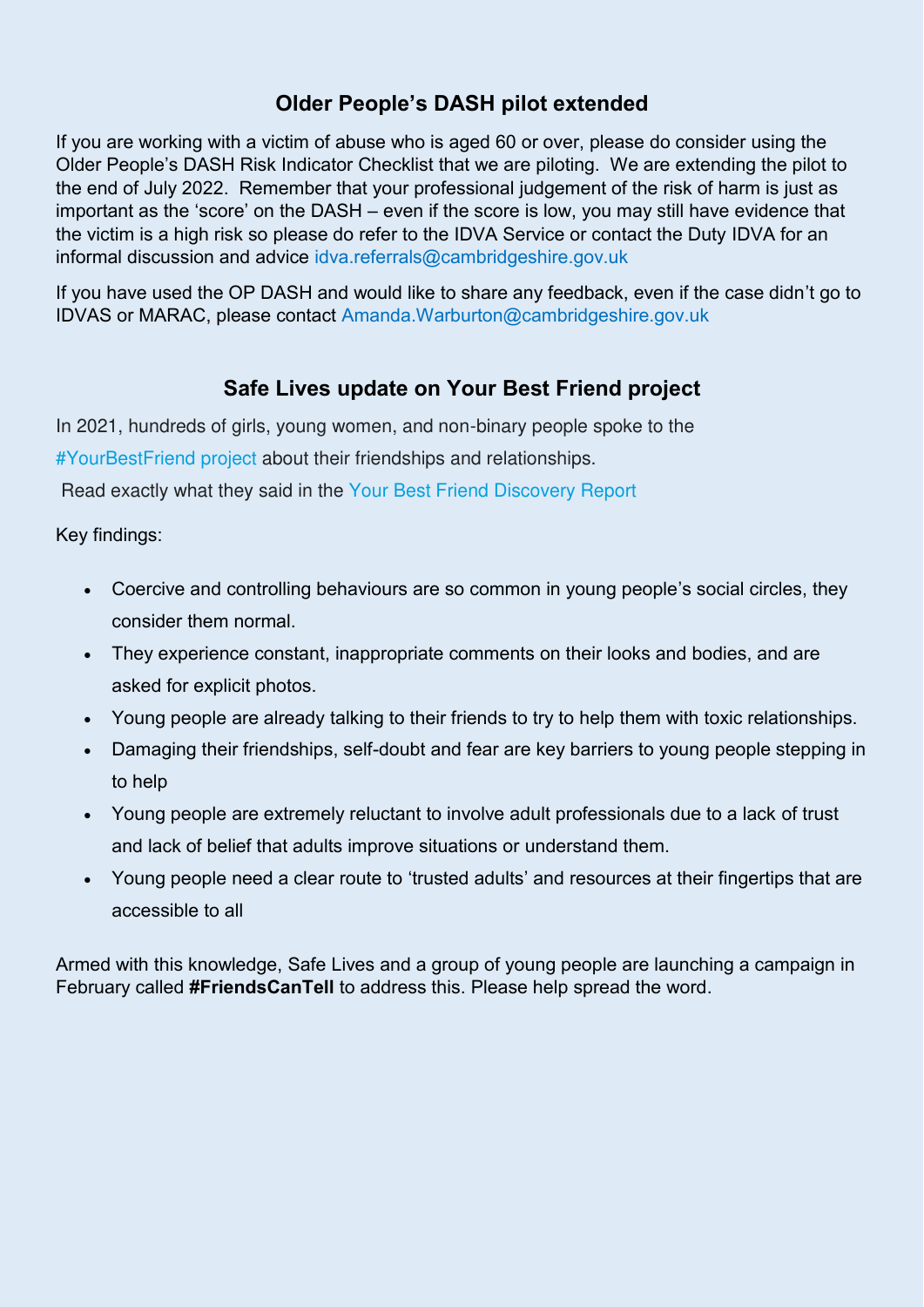### **Rape survivors are offered a chance to shape Cambridgeshire police services**

Rape victims who have reported to the police will be given the opportunity to feedback at key points of their criminal justice experience.

The new and innovative victim engagement project was designed and jointly funded by Cambridgeshire Constabulary and the Police and Crime Commissioner Darryl Preston. It aims to ensure the victim's voice shapes the service provided by both the Constabulary's officers and support services.

Lime Culture, a national sexual violence and safeguarding organisation, were awarded the 16 month contract to run the project.

Through an anonymous survey they will be capturing survivors' experiences of the communication and support provided. The responses will be fed back monthly to enable real-time consideration of the views they share and processes to be reviewed.

The Commissioner, Darryl Preston, says we must listen to the views of all victims of crime and act on their feedback. "Every survivor's experience is different. It's extremely important to capture their feedback and for the police and services to respond to it."

Head of Protecting Vulnerable People and Detective Superintendent, John Massey has championed the project which has been driven by DCI Sherrie Nash. He said: "Understanding the views of survivors through this partnership project is a pivotal element of our Violence against Women and Girls strategy and shows our commitment to all survivors of serious sexual assaults. Survivors' voices will help improve our response; inform our investigative processes and ensure we deliver the most effective and compassionate service possible."

Stephanie Reardon, CEO at LimeCulture, said: "LimeCulture is delighted to be working with Cambridgeshire Police and the Independent Sexual Violence Advisor Service to ensure victims' voices are at the forefront of shaping a better service for victims and survivors of rape across Cambridgeshire."

Cambridge and Peterborough Rape Crisis Partnership has been part of the development of the project.

### **[The Use of Sexual Violence as an Attempt to Convert or Punish LGBT+ People](https://galop.org.uk/resource/the-use-of-sexual-violence-as-an-attempt-to-convert-or-punish-lgbt-people-in-the-uk/)  [in the UK - Galop](https://galop.org.uk/resource/the-use-of-sexual-violence-as-an-attempt-to-convert-or-punish-lgbt-people-in-the-uk/)**

Galop's report on *The Use of Sexual Violence as an Attempt to Convert or Punish LGBT+ People in the UK* shows that 1 in 4 LGBT+ respondents to a sexual violence survey experienced sexual assault intended to convert or punish them for their identity.

The UK's LGBT+ anti-abuse charity [Galop](https://galop.org.uk/) asked 935 LGBT+ survivors of sexual assault: *"At any age, have you experienced sexual violence that you believed was intended to convert you to heterosexuality or your assigned gender at birth, or to punish you for your gender or sexual identity?"*, and almost 1 in 4 (24%) reported back that they had.

This figure increased when the victim was asexual (34%), non-binary (32%), a trans man (35%) or a trans woman (30%).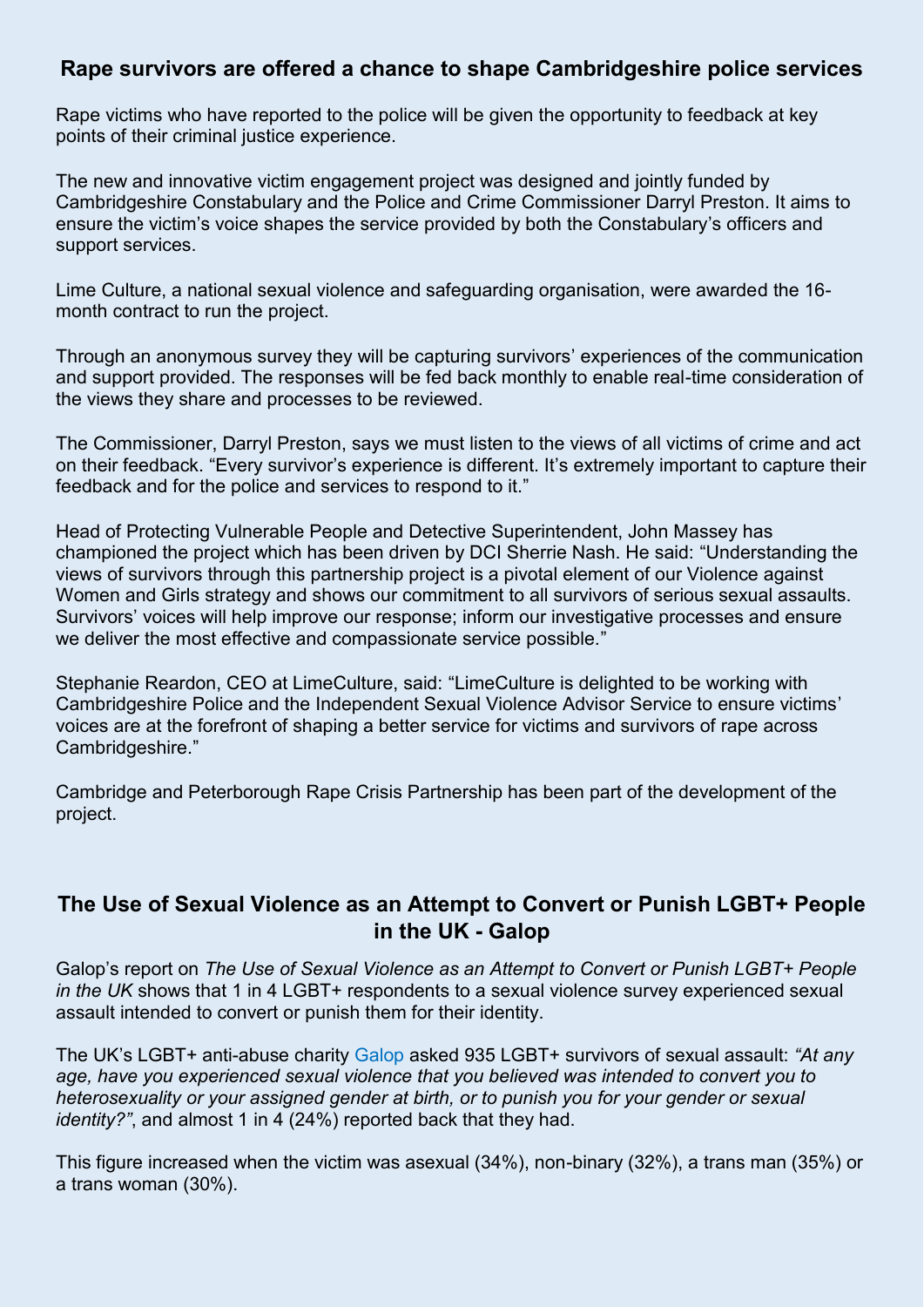## **Stop Abuse Together: Campaign**

It is estimated that one in ten children in England and Wales will experience sexual abuse before they turn sixteen. The majority of these children will not tell anyone at the time of their experiences.

The UK Government has launched the Stop Abuse Together campaign. The campaign aims to empower parents and carers to take steps to help keep their children safe from abuse. The website [https://stopabusetogether.campaign.gov.uk/](https://lnks.gd/l/eyJhbGciOiJIUzI1NiJ9.eyJidWxsZXRpbl9saW5rX2lkIjoxMTgsInVyaSI6ImJwMjpjbGljayIsImJ1bGxldGluX2lkIjoiMjAyMjAyMDIuNTI3NjQ3MDEiLCJ1cmwiOiJodHRwczovL3N0b3BhYnVzZXRvZ2V0aGVyLmNhbXBhaWduLmdvdi51ay8_dXRtX21lZGl1bT1lbWFpbCZ1dG1fc291cmNlPWdvdmRlbGl2ZXJ5In0.N9s_aiHTimJac594yM6_tD0U3-hnbjM4YxrmFkDKIBo/s/908410810/br/126007635528-l) enables parents to:

- Learn about the potential signs of abuse
- Build trust by speaking to their children regularly, which can help prevent abuse
- Find further support, including through the NSPCC helpline (0808 800 5000)

All children have a right to be safe from sexual abuse, and we all have a role to play in keeping them safe. Let's #StopAbuseTogether.

## **Ask for ANI celebrates first anniversary**

On the first anniversary of its launch, the Home Secretary Priti Patel today hails the success of the innovative scheme which enables those at risk or suffering from domestic abuse to discreetly signal their need for help from the safety of their local pharmacy.

In its first year, the scheme has provided emergency support to at least 100 victims across all four corners of the UK, with the figure expected to be higher due to voluntary reporting.

The DASV Partnership provided pharmacies across Cambridgeshire and Peterborough with information about Ask for ANI and we have also partnered with libraries across the county to make them 'safe spaces' for victims of domestic abuse. Libraries can signpost to national or local support services and, where available, library computers and telephones can be used for free to contact services.

## **Domestic Abuse Survivor Programmes**

Living Keys next Freedom Programme starts on in April and they are taking applications for all courses now.

They will be running a new Hope 2 Recovery course on Tuesday 15<sup>th</sup> March which will be an evening zoom course over 6 weeks.

They will also be running their Complete Domestic Abuse Recovery Toolkit in April (dates for freedom and DART will be run on a Tuesday and a Wednesday, one will be via zoom and the other face to face)

Living Keys still have spaces for all of these courses, and ladies can self refer by applying via the website [https://www.livingkeys.co.uk](https://hes32-ctp.trendmicro.com/wis/clicktime/v1/query?url=https%3a%2f%2fwww.livingkeys.co.uk&umid=6e92031f-fb92-4bca-8d89-9e26dc41cabf&auth=73bef1691750f88fd854efaaa37c6473a4e78491-d76b8d8f848ca232d942e439cd95c045cdfd4f70)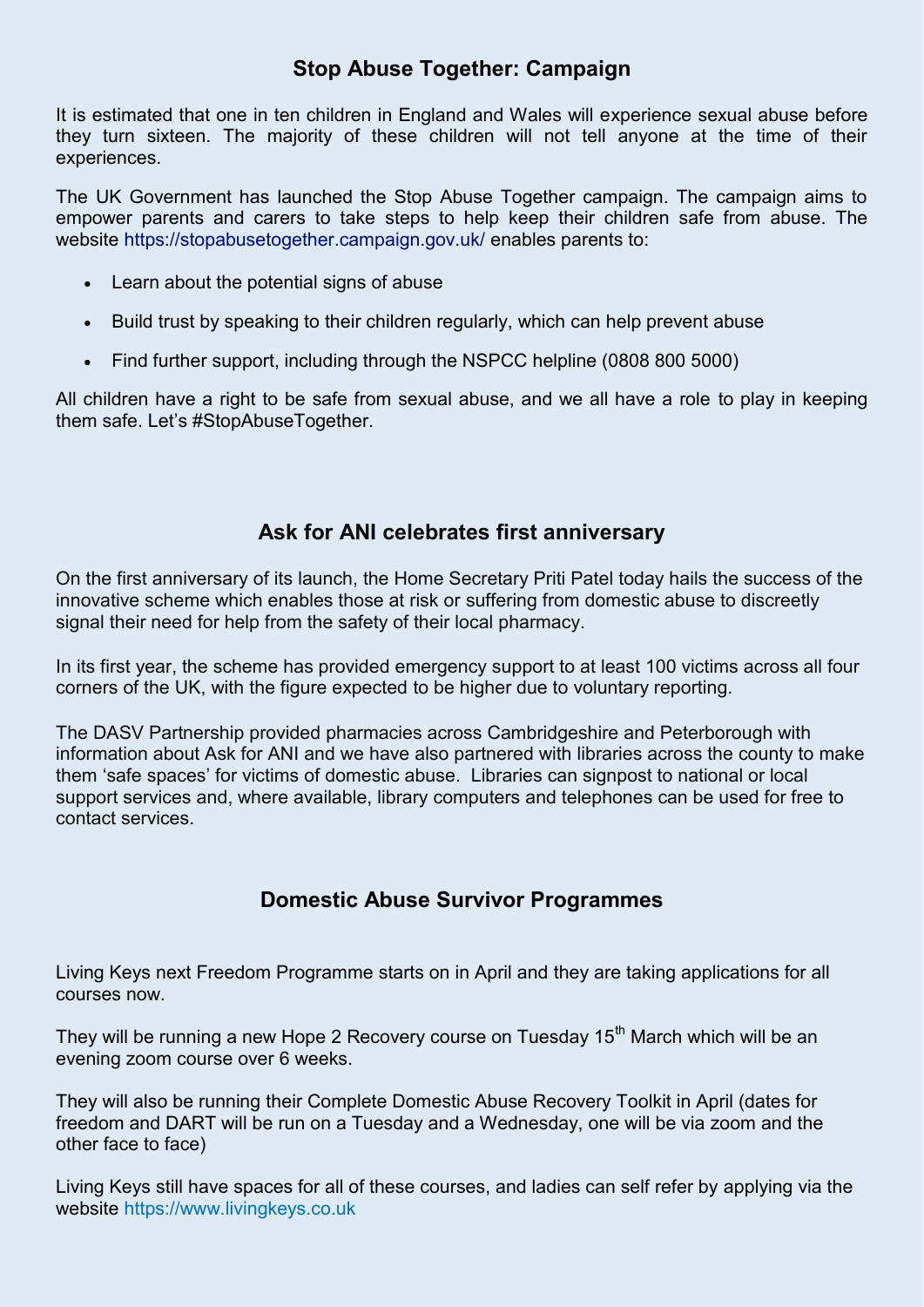# **RSE poll findings are worrying**

the Sex Education Forum launched the findings of their recent poll (October 2021) which asked young people about their experiences of RSE at school and at home. Key findings include:

•Compared to a survey run by SEF in 2019, there has been no overall improvement in school RSE

•For around 1:4 young people there has been no RSE from parents or carers

•Only 1:6 had regular discussions with parents or carers about RSE

•During Covid, almost half of young people received no RSE at school or at home during Covid lockdowns

Asked about the topics covered in RSE:

• Close to 3 in 10 (28%) of young people had not learnt about 'how to tell if a relationship is healthy, including online', with a further 31% feeling they had not learnt enough about this topic.

• Almost 3 in 10 (29%) had learnt nothing about 'How to recognise when someone is being groomed for sexual exploitation'.

• More than a quarter (26%) had learnt nothing about the 'attitudes and behaviour of men and boys towards women and girls'

• Thirty-seven percent reported learning nothing about 'Power imbalances in relationships.

• One in three (33%) didn't learn 'how to access local sexual health services', despite this is a basic, mandatory part of statutory RSE.

There is a rich set of data which you can read in the full [report.](https://www.sexeducationforum.org.uk/resources/evidence/young-peoples-rse-poll-2021) The report also has a foreword by two parliamentarians who championed the fight for statutory RSE and remain committed to effective implementation, the Rt. Hon Maria Miller MP and Sarah Champion MP.

Please do share widely with relevant colleagues.

### **New refuge opens in Stevenage**

SADA House – Stevenage Refuge is now open and ready to take referrals.

Referral is by contacting [SADA@stevenage.gov.uk](mailto:SADA@stevenage.gov.uk) to request a referral form.

Bed space as follows:

1 x female plus child (if male child up to 11 years of age) 1 x female plus child (if male child up to 11 years of age)

1 x Single female 1 x Single female

Shared kitchen and bathroom facilities throughout the refuge – all bed space is on the first floor so please be aware if you have clients with mobility issues.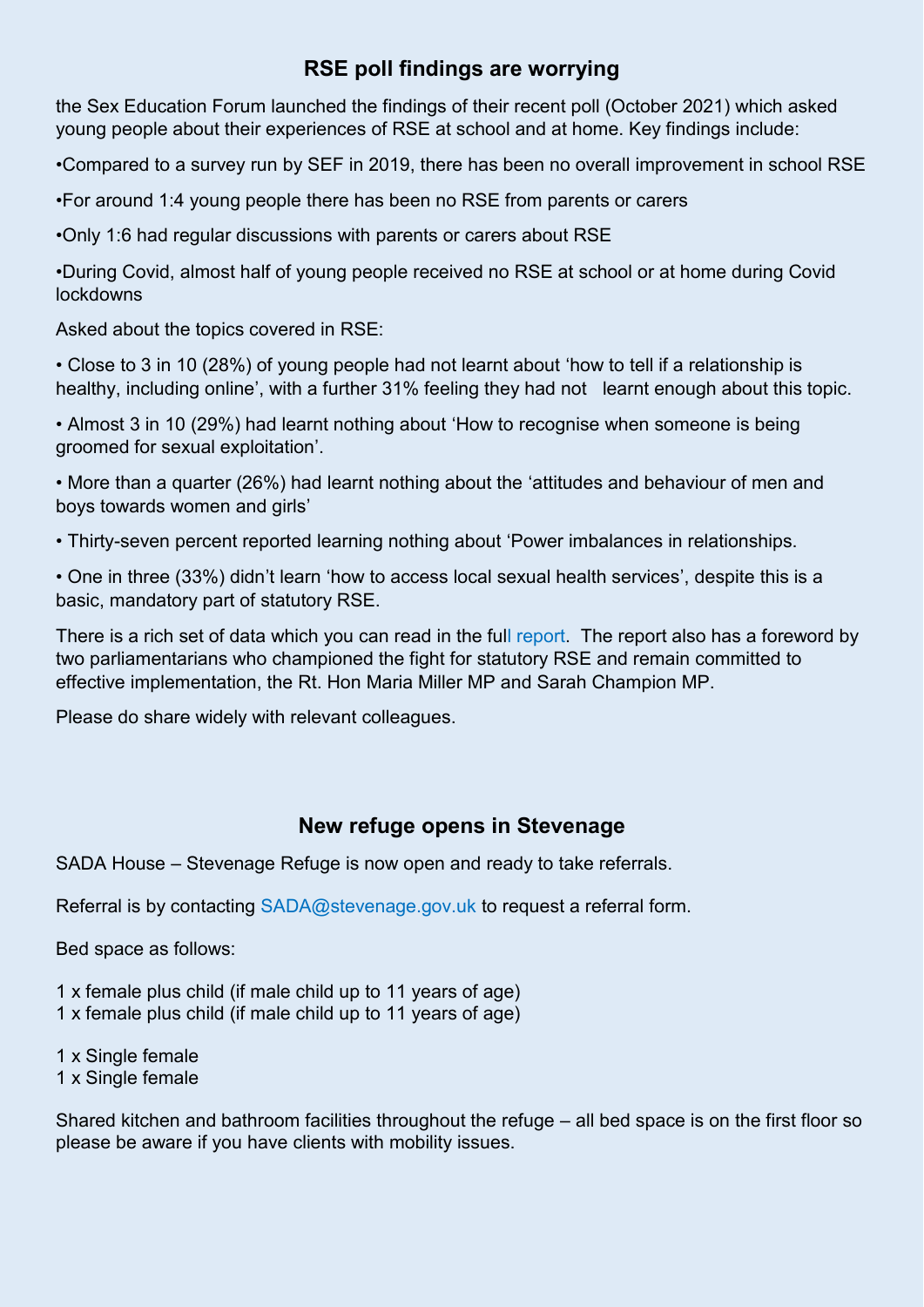## **13 behaviours that abusers use in relationships**

This Valentine's Day, the Cambridgeshire & Peterborough Domestic Abuse and Sexual Violence Partnership is reminding people that some behaviours used in relationships are not love and many are illegal.

A phrase often used by abusers is 'it's because I love you' but the behaviours below are not part of a healthy relationship. The list below doesn't include all types of abusive behaviour, but if you recognise that you are using or experiencing these behaviours, support information is included below.

### **1) Gaslighting**

This is done over time, sometimes months or years, and is when someone leads you to doubt yourself and your state of mind. It might be small things like telling you what they want for dinner and then later saying they said something else, and they will tell you that you must have forgotten. This is a form of control.

### **2) Repeatedly putting you down**

Persistent name calling, mocking behaviour or saying things that make you feel bad is emotional abuse.

### **3) Preventing you from seeing friends or family**

If your partner isolates you from the people you love, telling you that you cannot see friends or family for whatever reason, this is another form of control.

They might listen in to your calls or not let you visit friends and family and refuse to let them visit your home. They will often come up with reasons why such as "they aren't good for you" or "we don't need anyone else".

#### **4) Depriving you of basic needs**

A partner could deprive you of certain foods or clothes, they can even stop you accessing medical help, but this is all illegal. This type of abuse is often used against people who need support in their daily living activities due to disability or ill health. It can start off as seeming to be caring, but can end up with them withholding things you need such as medication or help with personal care.

#### **5) Controlling your finances**

Some abusers insist on controlling all the money in the relationship, even the victim's own wages or benefits – this is economic abuse. Sometimes they will provide an 'allowance' to purchase food or items for children but this is deliberately not enough and they will then punish the victim for not being able to keep within the budget.

Often this is done whilst they spend large amounts of money on themselves. Some abusers will use pressure to make someone take out a loan but the money must be handed to the abuser or they will take out credit cards in the victim's name without their knowledge.

#### **6) Removing your freedom**

This could be when a partner takes over aspects of the other person's everyday life such as where they go, when they can go and even when they can sleep. They may also accompany you to certain places such as medical appointments and insist on speaking for you.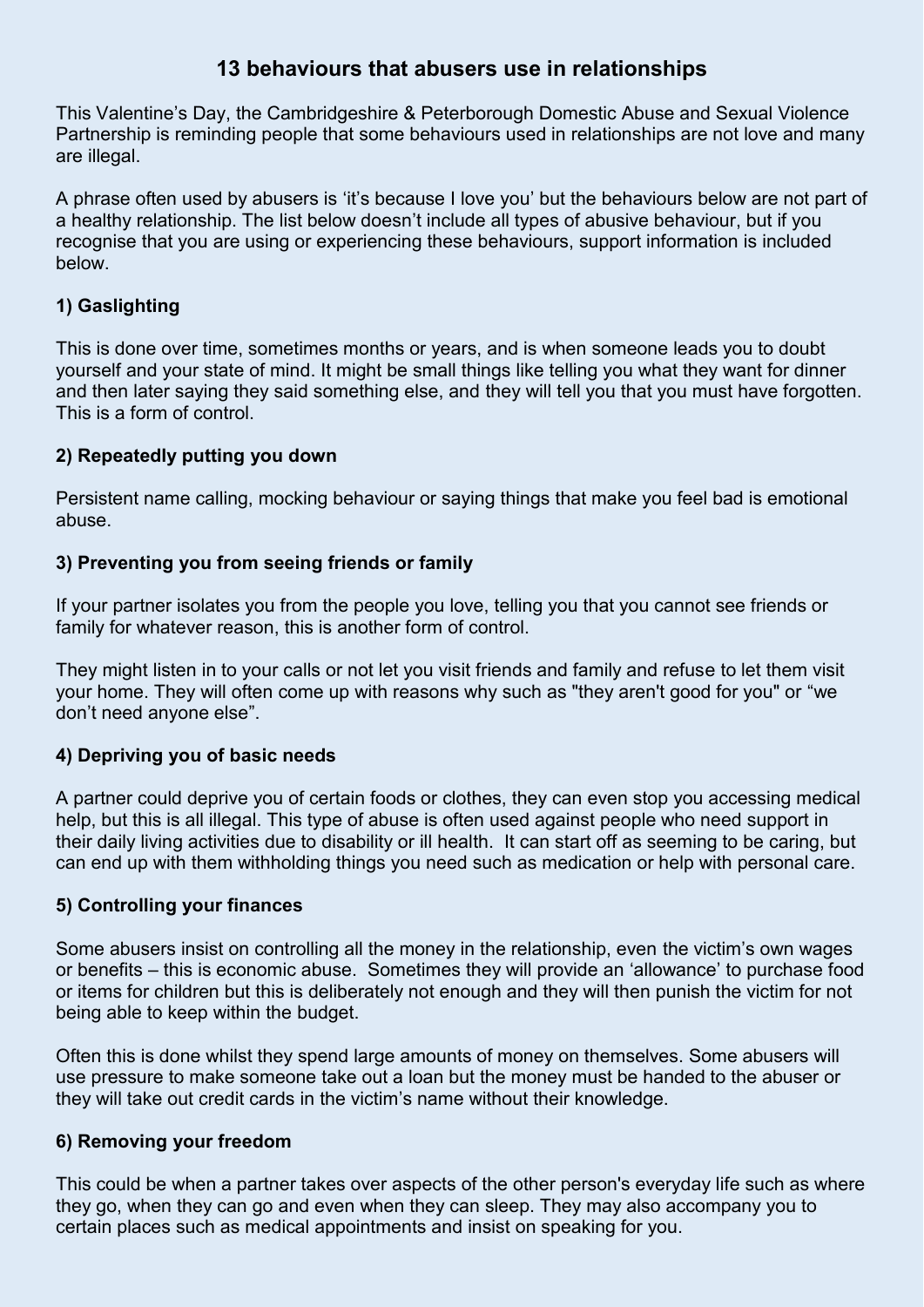### **7) Threats**

If a partner threatens you to hold power over you, this is illegal. Common threats include reporting you to social services and that your children will be removed from you, or threatening to 'out' a same sex partner to work colleagues and family when they want this information kept private.

#### **8) Sharing explicit images of you**

New laws surrounding 'revenge porn' make it against the law for someone to share intimate photographs of you with anyone, whether that is on or offline.

#### **9) Scaring you**

Abuse is not always physical violence, but if they are doing something which frightens you then they are committing an offence.

This can include angry gestures, shouting down to you, threatening you, destroying your possessions or using their physical size to intimidate you.

#### **10) Damaging your property**

This includes when the abuser breaks your items such as your phone. Not only can this be part of coercive control, but it is also a criminal damage offence.

#### **11) Forcing you to do things you don't want to do**

A partner may force you to do things you do not want to do such as committing crimes, not allowing you to tell anyone about your relationship or even forcing you into sex.

#### **12) Committing sexual acts**

Committing sexual acts on anyone, including your partner, while sleeping is illegal.

#### **13) Tracking devices**

Using tracking devices on mobile phones or setting up spyware on laptops is illegal. You might not even know the software has been installed.

If you recognise any of these signs in your own behaviour, confidential help with abusive behaviour is available from Respect on its free helpline on 0808 802 4040.